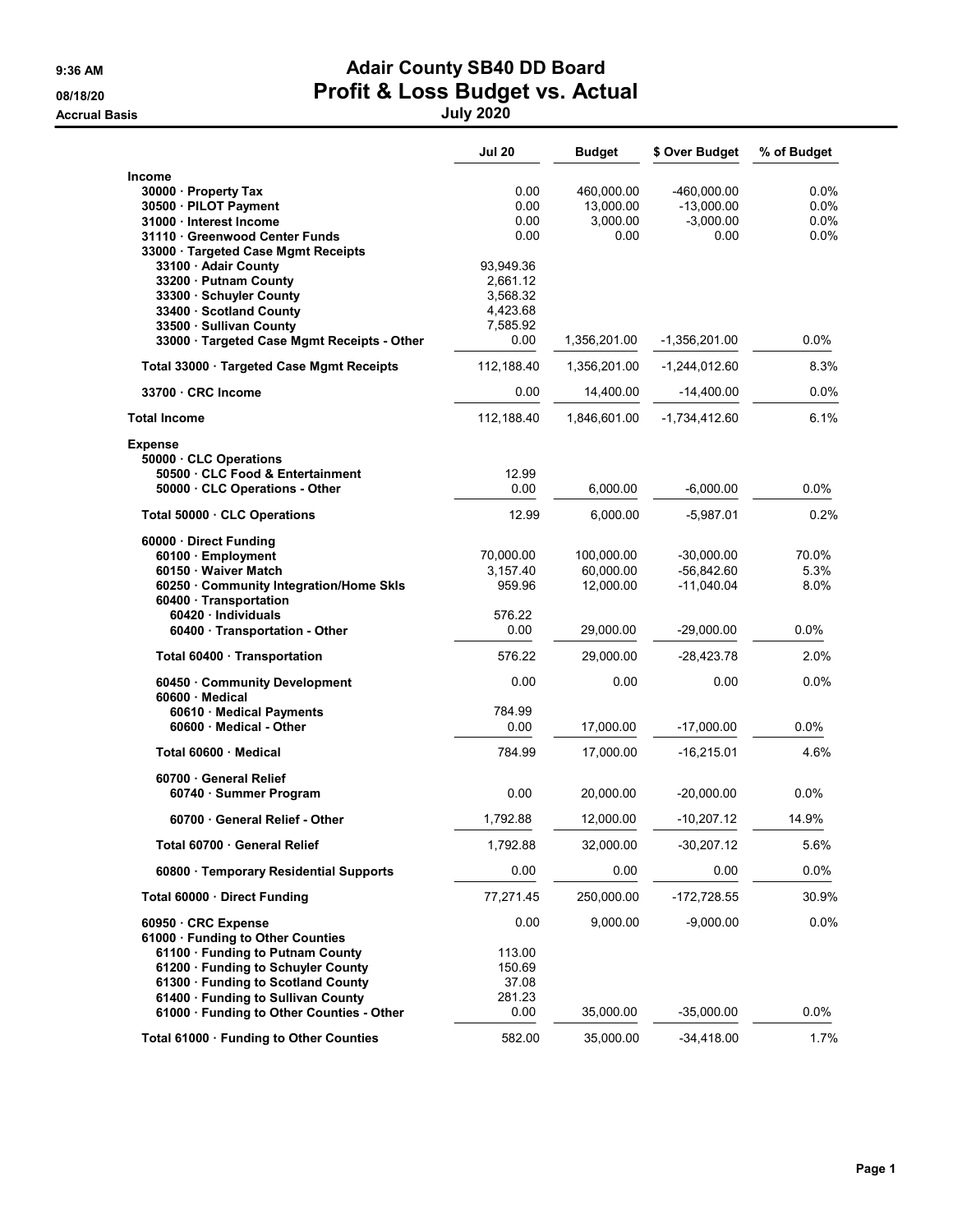Accrual Basis July 2020

## 9:36 AM **Adair County SB40 DD Board** 08/18/20 **Profit & Loss Budget vs. Actual**

|                                                                                             | <b>Jul 20</b>   | <b>Budget</b> | \$ Over Budget | % of Budget |
|---------------------------------------------------------------------------------------------|-----------------|---------------|----------------|-------------|
| 80000 · Programming - Indirect                                                              |                 |               |                |             |
| 80500 · Accreditation                                                                       | 0.00            | 10,000.00     | $-10,000.00$   | $0.0\%$     |
| 81000 · Board Expense                                                                       | 0.00            | 1,000.00      | $-1,000.00$    | $0.0\%$     |
| 82000 Governmental Relations                                                                | 0.00            | 250.00        | $-250.00$      | 0.0%        |
| 83000 Conferences/Workshops                                                                 | 0.00            | 5,000.00      | $-5,000.00$    | $0.0\%$     |
| 83500 · Depreciation Expense                                                                | 0.00            | 50,000.00     | -50,000.00     | $0.0\%$     |
| 84000 · Dues and Memberships<br>85000 · Employee Travel                                     | 0.00            | 3,500.00      | $-3,500.00$    | $0.0\%$     |
| 71150 · TCM Adair Mileage                                                                   | 147.78          |               |                |             |
| 75150 · TCM Sullivan Mileage                                                                | 27.60           |               |                |             |
| 85000 · Employee Travel - Other                                                             | 104.65          | 24,000.00     | -23,895.35     | 0.4%        |
| Total 85000 · Employee Travel                                                               | 280.03          | 24,000.00     | -23,719.97     | 1.2%        |
| 86000 · Insurance                                                                           | 0.00            | 26,000.00     | $-26,000.00$   | $0.0\%$     |
| 87000 Office Expenses<br>87100 Office Supplies                                              |                 |               |                |             |
| 87120 Office Supplies-McPherson                                                             | 890.27          |               |                |             |
| 87100 · Office Supplies - Other                                                             | 0.00            | 8,000.00      | $-8,000.00$    | $0.0\%$     |
| Total 87100 · Office Supplies                                                               | 890.27          | 8,000.00      | $-7,109.73$    | 11.1%       |
| 87200 · Postage                                                                             | 0.00            | 1,750.00      | $-1,750.00$    | $0.0\%$     |
| 87300 · Advertising/Marketing                                                               | 0.00            | 1,000.00      | $-1,000.00$    | $0.0\%$     |
| 87400 Copier                                                                                | 0.00            | 4,000.00      | $-4,000.00$    | $0.0\%$     |
| 87450 · Employee Retention/Appreciation<br>87700 · Building Maintenance<br>87710 Janitorial | 0.00            | 2,000.00      | $-2,000.00$    | 0.0%        |
| 87711 Janitorial-Country Club<br>87712 Janitorial-McPherson                                 | 39.00<br>163.31 |               |                |             |
| Total 87710 · Janitorial                                                                    | 202.31          |               |                |             |
| 87720 · Lawn Care                                                                           |                 |               |                |             |
| 87721 · Lawn Care-Country Club                                                              | 200.00          |               |                |             |
| 87722 Lawn Care-McPherson                                                                   | 60.00           |               |                |             |
| Total 87720 · Lawn Care                                                                     | 260.00          |               |                |             |
| 87700 · Building Maintenance - Other                                                        | 0.00            | 16,000.00     | $-16,000.00$   | 0.0%        |
| Total 87700 · Building Maintenance                                                          | 462.31          | 16,000.00     | $-15,537.69$   | 2.9%        |
| 87800 · Software & Technology                                                               |                 |               |                |             |
| 87810 · Soft & Tech-Country Club                                                            | 132.00          |               |                |             |
| 87830 · Soft & Tech- Managed IT                                                             | 3,197.00        |               |                |             |
| 87800 · Software & Technology - Other                                                       | 2,089.40        | 60,000.00     | -57,910.60     | 3.5%        |
| Total 87800 · Software & Technology                                                         | 5,418.40        | 60,000.00     | -54,581.60     | 9.0%        |
| 87900 · Representative Payee Expense                                                        | 36.00           |               |                |             |
| Total 87000 Office Expenses                                                                 | 6,806.98        | 92,750.00     | $-85,943.02$   | 7.3%        |
| 87500 · Personnel                                                                           |                 |               |                |             |
| 51000 CLC Personnel<br>51100 CLC Center Salary Expense                                      | 6,381.21        |               |                |             |
| Total 51000 CLC Personnel                                                                   | 6,381.21        |               |                |             |
|                                                                                             |                 |               |                |             |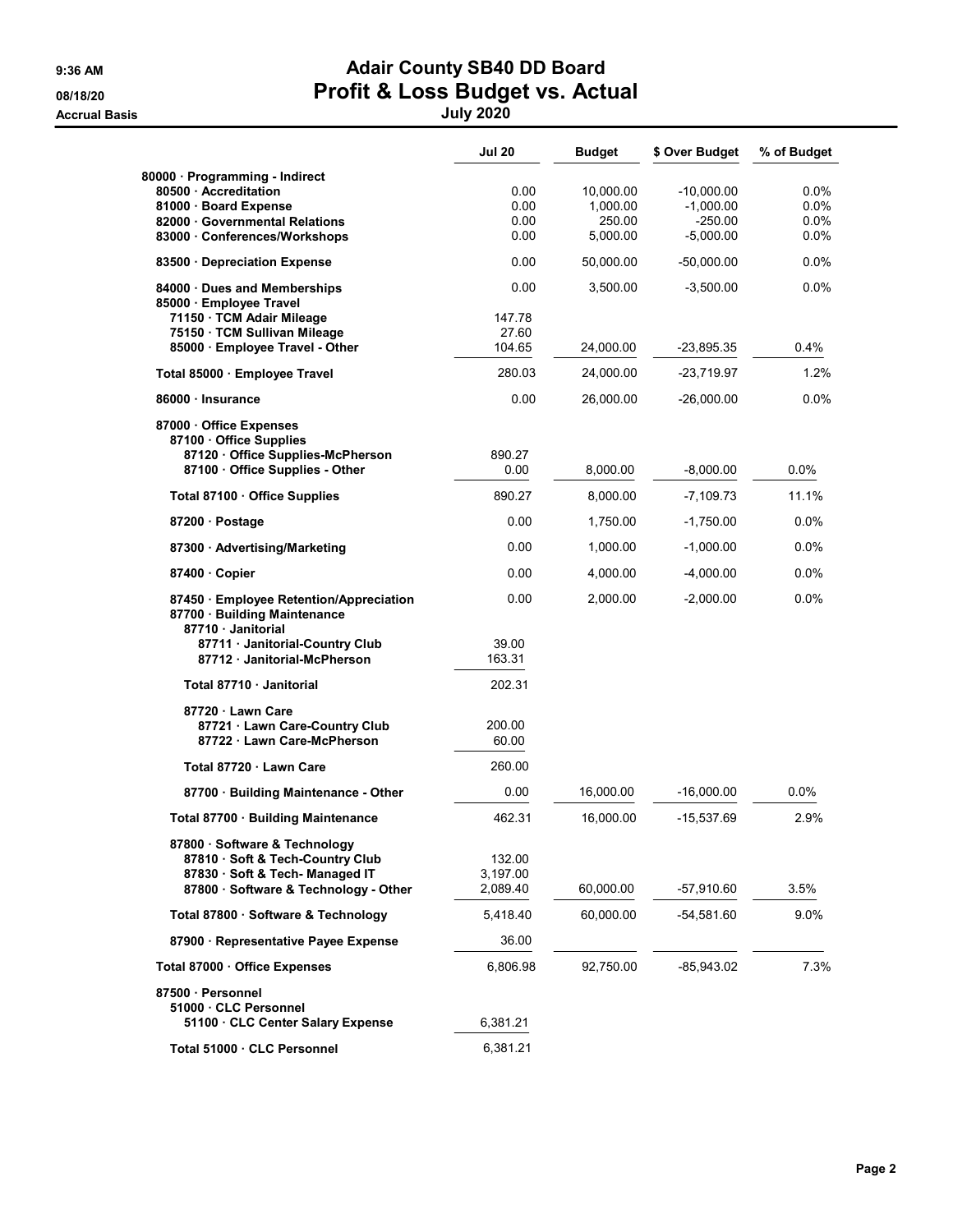# 9:36 AM **Adair County SB40 DD Board** 08/18/20 **Profit & Loss Budget vs. Actual**

Accrual Basis July 2020

| 66000 · Payroll Expenses<br>66500 · Salary Sick<br>1,445.30<br>4,744.59<br>66700 · Salary Vacation<br>66000 · Payroll Expenses - Other<br>5,978.88<br>12,168.77<br>Total 66000 · Payroll Expenses<br>6,388.87<br>70300 · TCM Admin Salary<br>71110 · TCM Adair Salary Expense<br>27,220.68<br>1,847.91<br>72110 · TCM Putnam Salary Expense<br>73110 · TCM Schuyler Salary Expense<br>3,070.23<br>74110 · TCM Scotland Salary Expense<br>1,242.84<br>75110 · TCM Sullivan Salary Expense<br>3,955.72<br>87510 · Salary Expense<br>17,801.38 | 0.0%<br>7.8% |
|---------------------------------------------------------------------------------------------------------------------------------------------------------------------------------------------------------------------------------------------------------------------------------------------------------------------------------------------------------------------------------------------------------------------------------------------------------------------------------------------------------------------------------------------|--------------|
|                                                                                                                                                                                                                                                                                                                                                                                                                                                                                                                                             |              |
|                                                                                                                                                                                                                                                                                                                                                                                                                                                                                                                                             |              |
|                                                                                                                                                                                                                                                                                                                                                                                                                                                                                                                                             |              |
|                                                                                                                                                                                                                                                                                                                                                                                                                                                                                                                                             |              |
|                                                                                                                                                                                                                                                                                                                                                                                                                                                                                                                                             |              |
|                                                                                                                                                                                                                                                                                                                                                                                                                                                                                                                                             |              |
|                                                                                                                                                                                                                                                                                                                                                                                                                                                                                                                                             |              |
|                                                                                                                                                                                                                                                                                                                                                                                                                                                                                                                                             |              |
|                                                                                                                                                                                                                                                                                                                                                                                                                                                                                                                                             |              |
|                                                                                                                                                                                                                                                                                                                                                                                                                                                                                                                                             |              |
|                                                                                                                                                                                                                                                                                                                                                                                                                                                                                                                                             |              |
|                                                                                                                                                                                                                                                                                                                                                                                                                                                                                                                                             |              |
|                                                                                                                                                                                                                                                                                                                                                                                                                                                                                                                                             |              |
| 87540 · Employee Benefits<br>20,018.40                                                                                                                                                                                                                                                                                                                                                                                                                                                                                                      |              |
| 87550 · Unemployment Tax<br>158.65                                                                                                                                                                                                                                                                                                                                                                                                                                                                                                          |              |
| 87500 · Personnel - Other<br>0.00<br>1,290,418.80<br>-1,290,418.80                                                                                                                                                                                                                                                                                                                                                                                                                                                                          |              |
| 100,254.66<br>1,290,418.80<br>-1,190,164.14<br>Total 87500 · Personnel                                                                                                                                                                                                                                                                                                                                                                                                                                                                      |              |
| 88000 · Professional Services                                                                                                                                                                                                                                                                                                                                                                                                                                                                                                               |              |
| 0.00<br>3,950.00<br>0.0%<br>88100 Audit<br>$-3,950.00$                                                                                                                                                                                                                                                                                                                                                                                                                                                                                      |              |
| 0.00<br>1,000.00<br>$-1,000.00$<br>88200 · Legal Services                                                                                                                                                                                                                                                                                                                                                                                                                                                                                   | $0.0\%$      |
| 0.00<br>500.00<br>$-500.00$<br>88300 · Consulting                                                                                                                                                                                                                                                                                                                                                                                                                                                                                           | $0.0\%$      |
| Total 88000 · Professional Services<br>0.00<br>5,450.00<br>$-5,450.00$                                                                                                                                                                                                                                                                                                                                                                                                                                                                      | 0.0%         |
| 25.00<br>$-4,975.00$<br>5,000.00<br>88500 Training                                                                                                                                                                                                                                                                                                                                                                                                                                                                                          | 0.5%         |
| 89000 · Utilities                                                                                                                                                                                                                                                                                                                                                                                                                                                                                                                           |              |
| 89100 · Electricity                                                                                                                                                                                                                                                                                                                                                                                                                                                                                                                         |              |
| 89110 · Electricity-Country Club<br>95.76                                                                                                                                                                                                                                                                                                                                                                                                                                                                                                   |              |
| 89130 · Electricity-314 E McPherson<br>239.47                                                                                                                                                                                                                                                                                                                                                                                                                                                                                               |              |
| 89100 · Electricity - Other<br>0.00<br>7,000.00<br>-7,000.00<br>0.0%                                                                                                                                                                                                                                                                                                                                                                                                                                                                        |              |
| 335.23<br>4.8%<br>7,000.00<br>-6,664.77<br>Total 89100 · Electricity                                                                                                                                                                                                                                                                                                                                                                                                                                                                        |              |
| 89200 · Gas                                                                                                                                                                                                                                                                                                                                                                                                                                                                                                                                 |              |
| 89210 Gas-Country Club<br>47.02                                                                                                                                                                                                                                                                                                                                                                                                                                                                                                             |              |
| 89220 Gas-McPherson<br>89.73                                                                                                                                                                                                                                                                                                                                                                                                                                                                                                                |              |
| $-2,500.00$<br>$0.0\%$<br>$89200 \cdot Gas$ - Other<br>0.00<br>2,500.00                                                                                                                                                                                                                                                                                                                                                                                                                                                                     |              |
| 136.75<br>$-2,363.25$<br>5.5%<br>Total 89200 Gas<br>2,500.00                                                                                                                                                                                                                                                                                                                                                                                                                                                                                |              |
| 89300 · Trash                                                                                                                                                                                                                                                                                                                                                                                                                                                                                                                               |              |
| 89310 Trash-Country Club<br>95.80                                                                                                                                                                                                                                                                                                                                                                                                                                                                                                           |              |
| 89320 Trash-McPherson<br>69.08                                                                                                                                                                                                                                                                                                                                                                                                                                                                                                              |              |
| $0.0\%$<br>89300 Trash - Other<br>0.00<br>2.000.00<br>-2,000.00                                                                                                                                                                                                                                                                                                                                                                                                                                                                             |              |
|                                                                                                                                                                                                                                                                                                                                                                                                                                                                                                                                             |              |
| 164.88<br>2,000.00<br>$-1,835.12$<br>8.2%<br>Total 89300 · Trash                                                                                                                                                                                                                                                                                                                                                                                                                                                                            |              |
| 89400 · Telephone & Internet                                                                                                                                                                                                                                                                                                                                                                                                                                                                                                                |              |
| 70250 TCM On Call Phone<br>274.31                                                                                                                                                                                                                                                                                                                                                                                                                                                                                                           |              |
| 89410 · Telephone & Internet-Country CI<br>72.74                                                                                                                                                                                                                                                                                                                                                                                                                                                                                            |              |
| 89420 · Telephone & Internet-McPherson<br>1,044.42                                                                                                                                                                                                                                                                                                                                                                                                                                                                                          |              |
| 89400 · Telephone & Internet - Other<br>0.00<br>15,000.00<br>$-15,000.00$<br>0.0%                                                                                                                                                                                                                                                                                                                                                                                                                                                           |              |
| 1,391.47<br>15,000.00<br>9.3%<br>Total 89400 · Telephone & Internet<br>-13,608.53                                                                                                                                                                                                                                                                                                                                                                                                                                                           |              |